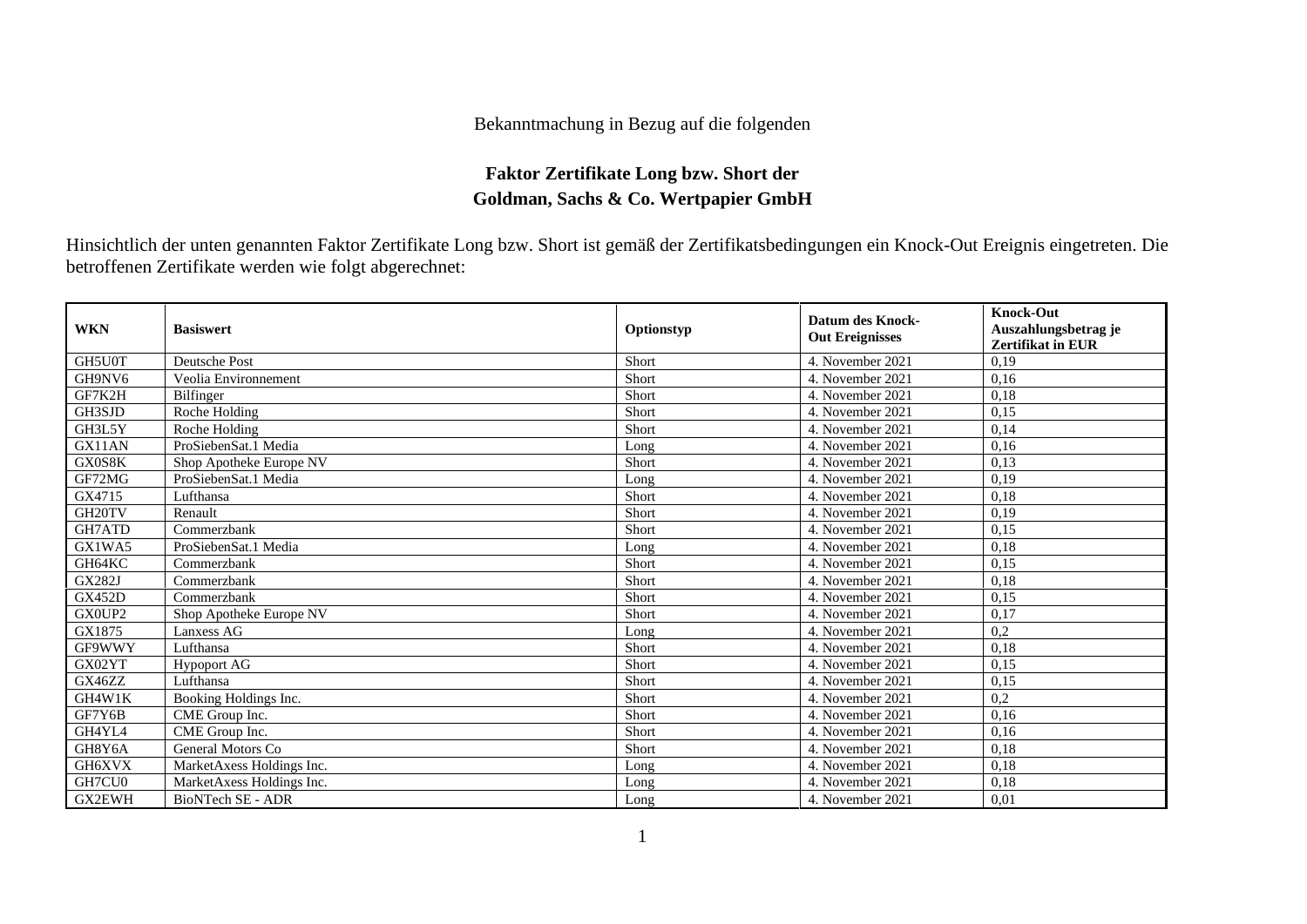| <b>WKN</b>    | <b>Basiswert</b>         | Optionstyp | <b>Datum des Knock-</b><br><b>Out Ereignisses</b> | <b>Knock-Out</b><br>Auszahlungsbetrag je<br><b>Zertifikat in EUR</b> |
|---------------|--------------------------|------------|---------------------------------------------------|----------------------------------------------------------------------|
| GX2EWJ        | <b>BioNTech SE - ADR</b> | Long       | 4. November 2021                                  | 0,001                                                                |
| <b>GX2EXN</b> | <b>BioNTech SE - ADR</b> | Long       | 4. November 2021                                  | 0,001                                                                |
| GX2EX0        | BioNTech SE - ADR        | Long       | 4. November 2021                                  | 0,19                                                                 |
| GX2EY3        | BioNTech SE - ADR        | Long       | 4. November 2021                                  | 0,06                                                                 |
| GX2818        | BioNTech SE - ADR        | Long       | 4. November 2021                                  | 0,001                                                                |
| GX2KN3        | <b>BioNTech SE - ADR</b> | Long       | 4. November 2021                                  | 0.01                                                                 |
| GX2KQ7        | <b>BioNTech SE - ADR</b> | Long       | 4. November 2021                                  | 0,02                                                                 |
| <b>GX2EXE</b> | BioNTech SE - ADR        | Long       | 4. November 2021                                  | 0,01                                                                 |
| GX2EXH        | BioNTech SE - ADR        | Long       | 4. November 2021                                  | 0,001                                                                |
| <b>GX2EWF</b> | <b>BioNTech SE - ADR</b> | Long       | 4. November 2021                                  | 0,001                                                                |
| GF6AGX        | Qualcomm                 | Short      | 4. November 2021                                  | 0,18                                                                 |
| GH9HYU        | Adobe Inc.               | Short      | 4. November 2021                                  | 0,16                                                                 |
| <b>GH7ULP</b> | Moderna Inc              | Long       | 4. November 2021                                  | 0,001                                                                |
| GH93VU        | Planet Fitness Inc       | Short      | 4. November 2021                                  | 0.16                                                                 |
| GX0S8N        | Nvidia                   | Short      | 4. November 2021                                  | 0,16                                                                 |
| GX4MR6        | Tesla Inc                | Short      | 4. November 2021                                  | 0,17                                                                 |
| GF506Y        | Citigroup                | Long       | 4. November 2021                                  | 0.15                                                                 |
| GF7QWB        | Insmed Incorporated      | Short      | 4. November 2021                                  | 0,19                                                                 |
| GH7ULL        | Moderna Inc              | Long       | 4. November 2021                                  | 0,001                                                                |
| GH26R3        | Qualcomm                 | Short      | 4. November 2021                                  | 0,15                                                                 |
| GH7ULG        | Moderna Inc              | Long       | 4. November 2021                                  | 0,001                                                                |
| GF7TZF        | Insmed Incorporated      | Short      | 4. November 2021                                  | 0.18                                                                 |
| GX470T        | Nvidia                   | Short      | 4. November 2021                                  | 0,16                                                                 |
| GH90C9        | APA Corp                 | Short      | 4. November 2021                                  | 0,16                                                                 |
| GX1QST        | NRG Energy, Inc.         | Long       | 4. November 2021                                  | 0,01                                                                 |
| GF8TYC        | CANNAE HOLDINGS, INC.    | Short      | 4. November 2021                                  | 0,16                                                                 |
| GH15WW        | Qualcomm                 | Short      | 4. November 2021                                  | 0,16                                                                 |
| GX21CL        | Nvidia                   | Short      | 4. November 2021                                  | 0,17                                                                 |
| GH7Z2D        | NeoGenomics, Inc.        | Long       | 4. November 2021                                  | 0,19                                                                 |
| GH5EQ5        | Ralph Lauren Corporation | Short      | 4. November 2021                                  | 0,17                                                                 |
| GX21DC        | Roku, Inc.               | Long       | 4. November 2021                                  | 0,19                                                                 |
| GH9DUW        | <b>ASML</b>              | Short      | 4. November 2021                                  | 0,17                                                                 |
| <b>GX25F9</b> | Moderna Inc              | Long       | 4. November 2021                                  | 0,001                                                                |
| <b>GH423Y</b> | NIO Inc                  | Short      | 4. November 2021                                  | 0,19                                                                 |
| <b>GX376V</b> | Evotec                   | Long       | 4. November 2021                                  | 0,15                                                                 |
| GH312U        | Oorvo Inc                | Long       | 4. November 2021                                  | 0,12                                                                 |
| GX29WZ        | Moderna Inc              | Long       | 4. November 2021                                  | 0,001                                                                |
| <b>GX1ZUP</b> | Moderna Inc              | Long       | 4. November 2021                                  | 0,17                                                                 |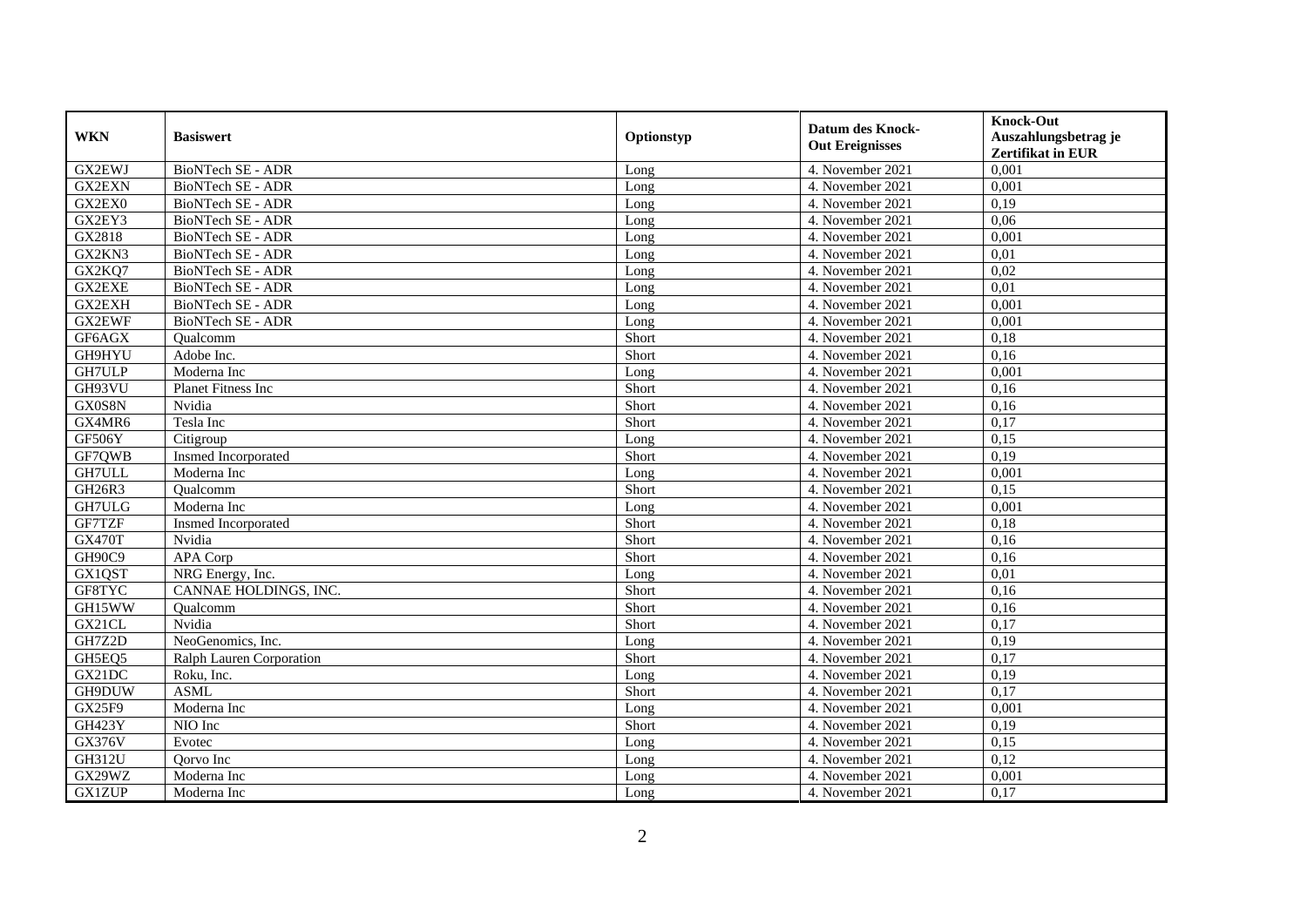| <b>WKN</b>    | <b>Basiswert</b>                    | Optionstyp | <b>Datum des Knock-</b><br><b>Out Ereignisses</b> | <b>Knock-Out</b><br>Auszahlungsbetrag je<br><b>Zertifikat in EUR</b> |
|---------------|-------------------------------------|------------|---------------------------------------------------|----------------------------------------------------------------------|
| GX2EW1        | Moderna Inc                         | Long       | 4. November 2021                                  | 0,2                                                                  |
| <b>GX282S</b> | Moderna Inc                         | Long       | 4. November 2021                                  | 0,18                                                                 |
| GF4NXB        | <b>GOLD</b>                         | Short      | 4. November 2021                                  | 0,19                                                                 |
| GH9ZTN        | Nvidia                              | Short      | 4. November 2021                                  | 0,16                                                                 |
| <b>GH842E</b> | Shopify Inc.                        | Short      | 4. November 2021                                  | 0,19                                                                 |
| <b>GX1TFV</b> | VeriSign, Inc.                      | Short      | 4. November 2021                                  | 0,14                                                                 |
| GF98BT        | ADVANCED DRAINAGE SYSTEMS, INC.     | Short      | 4. November 2021                                  | 0.18                                                                 |
| GF8XXC        | Ansys inc                           | Short      | 4. November 2021                                  | 0,17                                                                 |
| GH5NG2        | Costco                              | Short      | 4. November 2021                                  | 0,16                                                                 |
| GX25HL        | <b>TAL Education Group</b>          | Long       | 4. November 2021                                  | 0,19                                                                 |
| GH7WX5        | Oorvo Inc                           | Long       | 4. November 2021                                  | 0,15                                                                 |
| GF9A43        | Vertex Pharmaceuticals Incorporated | Short      | 4. November 2021                                  | 0,18                                                                 |
| GH44UX        | <b>United Utilities</b>             | Short      | 4. November 2021                                  | 0,15                                                                 |
| GF7WAU        | LyondellBasell Industries NV        | Long       | 4. November 2021                                  | 0.19                                                                 |
| GX2EXS        | Moderna Inc                         | Long       | 4. November 2021                                  | 0,19                                                                 |
| GX2KPT        | Nemetschek                          | Short      | 4. November 2021                                  | 0,18                                                                 |
| GX2EZ3        | Moderna Inc                         | Long       | 4. November 2021                                  | 0.18                                                                 |
| GX4MRJ        | PayPal Holdings, Inc.               | Long       | 4. November 2021                                  | 0,19                                                                 |
| GX05MZ        | LyondellBasell Industries NV        | Long       | 4. November 2021                                  | 0,18                                                                 |
| GX2EXM        | Moderna Inc                         | Long       | 4. November 2021                                  | 0,15                                                                 |
| <b>GX470X</b> | Nvidia                              | Short      | 4. November 2021                                  | 0,16                                                                 |
| GX371M        | Nvidia                              | Short      | 4. November 2021                                  | 0.14                                                                 |
| GF9389        | TRUPANION, INC.                     | Short      | 4. November 2021                                  | 0,16                                                                 |
| GB2999        | Fraport                             | Short      | 4. November 2021                                  | 0,19                                                                 |
| <b>GF5M90</b> | Société Générale                    | Short      | 4. November 2021                                  | 0,2                                                                  |
| GC91A0        | Hannover Rück                       | Short      | 4. November 2021                                  | 0,18                                                                 |
| GF8UUW        | ADYEN N.V.                          | Short      | 4. November 2021                                  | 0,19                                                                 |
| GH3UXJ        | Fraport                             | Short      | 4. November 2021                                  | 0,16                                                                 |
| GX1QQT        | Ørsted A/S                          | Long       | 4. November 2021                                  | 0,19                                                                 |
| GH44W3        | The Weir Group PLC                  | Short      | 4. November 2021                                  | 0,19                                                                 |
| GH1WM5        | Bechtle                             | Short      | 4. November 2021                                  | 0,17                                                                 |
| <b>GH6PUG</b> | adidas                              | Short      | 4. November 2021                                  | 0,19                                                                 |
| <b>GH5CWE</b> | DAX (Performance Index)             | Short      | 4. November 2021                                  | 0,18                                                                 |
| GX2EZ7        | Pearson                             | Long       | 4. November 2021                                  | 0,18                                                                 |
| GH8LZM        | <b>ASML</b>                         | Short      | 4. November 2021                                  | 0,18                                                                 |
| <b>GX38L5</b> | Lanxess AG                          | Long       | 4. November 2021                                  | $\overline{0}$                                                       |
| GX2EZ0        | Moderna Inc                         | Long       | 4. November 2021                                  | 0,2                                                                  |
| GX2YVC        | Nvidia                              | Short      | 4. November 2021                                  | 0,2                                                                  |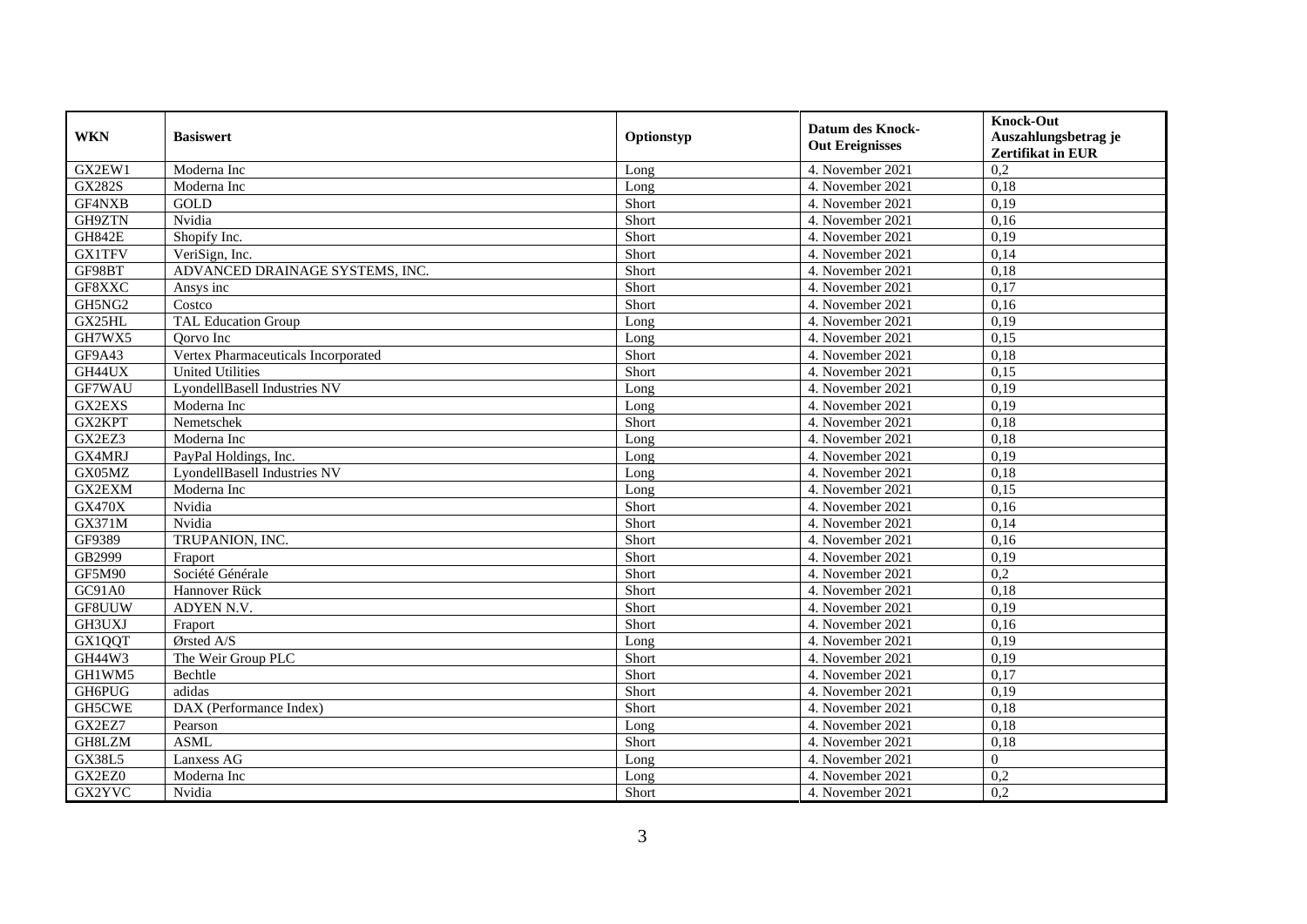| <b>WKN</b>           | <b>Basiswert</b>                  | Optionstyp | <b>Datum des Knock-</b><br><b>Out Ereignisses</b> | <b>Knock-Out</b><br>Auszahlungsbetrag je<br><b>Zertifikat in EUR</b> |
|----------------------|-----------------------------------|------------|---------------------------------------------------|----------------------------------------------------------------------|
| GX4714               | Nvidia                            | Short      | 4. November 2021                                  | 0,14                                                                 |
| GF93JN               | AT&T Inc.                         | Long       | 4. November 2021                                  | 0,18                                                                 |
| <b>GX2KNB</b>        | Moderna Inc                       | Long       | 4. November 2021                                  | 0,16                                                                 |
| GH5U23               | Penn National Gaming, Inc.        | Long       | 4. November 2021                                  | 0,17                                                                 |
| GX1ASL               | Nvidia                            | Short      | 4. November 2021                                  | 0,17                                                                 |
| GF6A7L               | Microchip Technology Incorporated | Short      | 4. November 2021                                  | 0,19                                                                 |
| GF6Z95               | Coca Cola                         | Short      | 4. November 2021                                  | 0,19                                                                 |
| GF7LK8               | <b>NXP Semiconductors NV</b>      | Short      | 4. November 2021                                  | 0,19                                                                 |
| GF93J0               | Wal-Mart                          | Short      | 4. November 2021                                  | 0,18                                                                 |
| GF67SB               | NASDAQ-100 Index                  | Short      | 4. November 2021                                  | 0,18                                                                 |
| GF7R6T               | SEMTECH CORPORATION               | Short      | 4. November 2021                                  | 0,2                                                                  |
| GF7U9X               | SEMTECH CORPORATION               | Short      | 4. November 2021                                  | 0,18                                                                 |
| GH <sub>2</sub> CBA  | S&P 500® Index                    | Short      | 4. November 2021                                  | 0,19                                                                 |
| GH8LZ7               | Wal-Mart                          | Short      | 4. November 2021                                  | 0.19                                                                 |
| GH90CC               | Amazon.com                        | Short      | 4. November 2021                                  | 0,2                                                                  |
| <b>GX1J98</b>        | Nike                              | Short      | 4. November 2021                                  | 0,19                                                                 |
| GX2YV3               | HubSpot Inc                       | Short      | 4. November 2021                                  | 0,2                                                                  |
| GX38YQ               | Oualcomm                          | Short      | 4. November 2021                                  | $\Omega$                                                             |
| GH5CUV               | S&P 500 INFO TECH INDEX           | Short      | 4. November 2021                                  | 0,16                                                                 |
| GX3723               | Nvidia                            | Short      | 5. November 2021                                  | 0,14                                                                 |
| GX1W94               | Varta AG                          | Long       | 5. November 2021                                  | 0,001                                                                |
| GX0DD6               | Varta AG                          | Long       | 5. November 2021                                  | 0.001                                                                |
| <b>GX280T</b>        | Varta AG                          | Long       | 5. November 2021                                  | 0,001                                                                |
| GX1P2F               | Varta AG                          | Long       | 5. November 2021                                  | 0,001                                                                |
| <b>GX1WBE</b>        | Varta AG                          | Long       | 5. November 2021                                  | 0,001                                                                |
| GX1LD4               | Varta AG                          | Long       | 5. November 2021                                  | 0,001                                                                |
| GX2KMW               | Varta AG                          | Long       | 5. November 2021                                  | 0,001                                                                |
| <b>GX0DAA</b>        | Varta AG                          | Long       | 5. November 2021                                  | 0,11                                                                 |
| $\overline{GX1}$ QS5 | Varta AG                          | Long       | 5. November 2021                                  | 0,001                                                                |
| <b>GX0DAS</b>        | Varta AG                          | Long       | 5. November 2021                                  | 0,001                                                                |
| <b>GX0DBW</b>        | Varta AG                          | Long       | 5. November 2021                                  | 0,001                                                                |
| GX2KNN               | Varta AG                          | Long       | 5. November 2021                                  | 0,001                                                                |
| GX1W8Z               | Varta AG                          | Long       | 5. November 2021                                  | 0,001                                                                |
| <b>GX1LAA</b>        | Varta AG                          | Long       | 5. November 2021                                  | 0,001                                                                |
| GH7UMB               | Varta AG                          | Long       | 5. November 2021                                  | 0,001                                                                |
| GH7ULY               | Varta AG                          | Long       | 5. November 2021                                  | 0,001                                                                |
| GH86EV               | Varta AG                          | Long       | 5. November 2021                                  | 0,001                                                                |
| GH88NU               | Varta AG                          | Long       | 5. November 2021                                  | 0,001                                                                |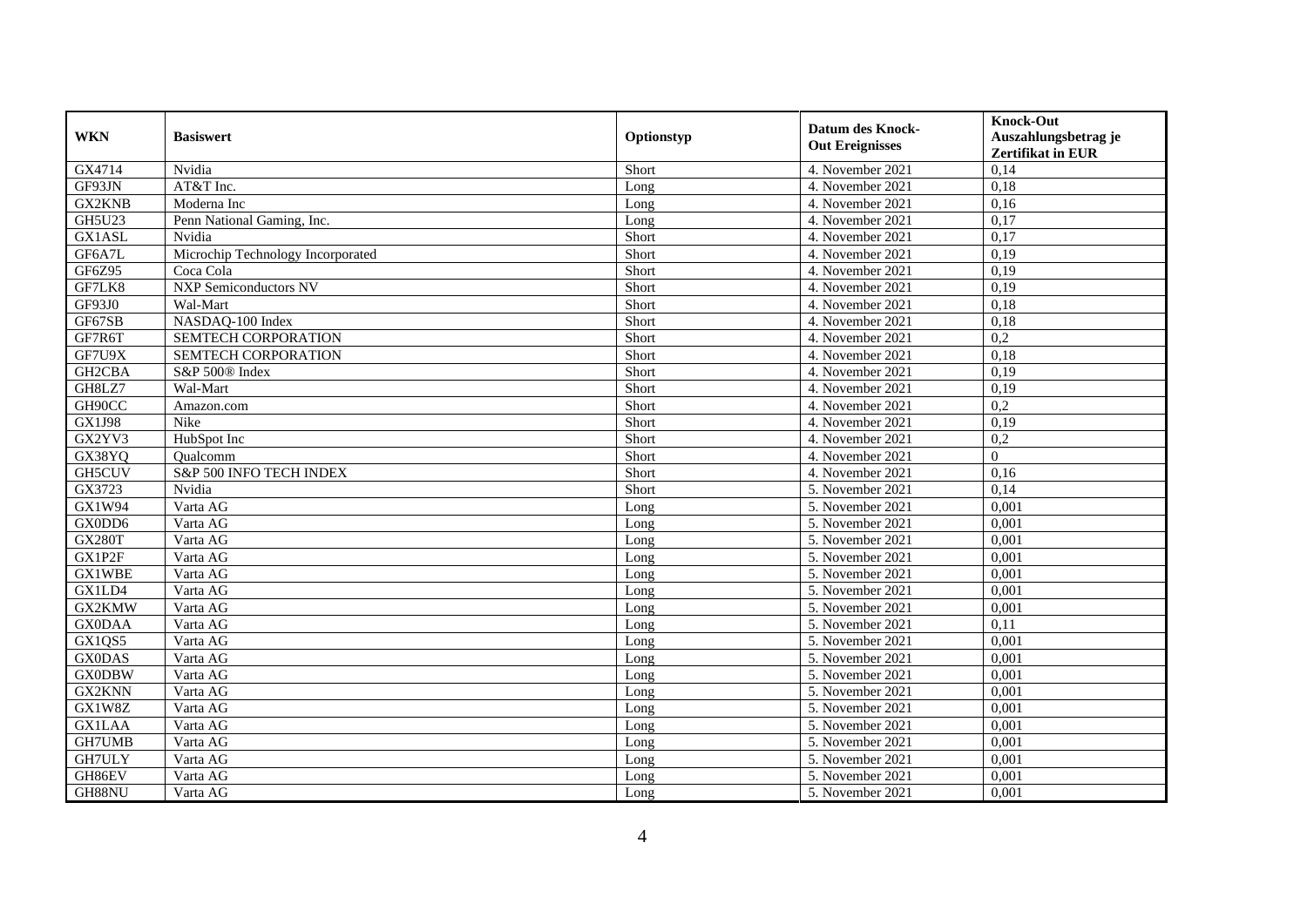| <b>WKN</b>    | <b>Basiswert</b>                | Optionstyp | Datum des Knock-<br><b>Out Ereignisses</b> | <b>Knock-Out</b><br>Auszahlungsbetrag je<br>Zertifikat in EUR |
|---------------|---------------------------------|------------|--------------------------------------------|---------------------------------------------------------------|
| GH7UMU        | Varta AG                        | Long       | 5. November 2021                           | 0,001                                                         |
| GX0DB0        | Varta AG                        | Long       | 5. November 2021                           | 0,001                                                         |
| <b>GX0DAW</b> | Varta AG                        | Long       | 5. November 2021                           | 0,001                                                         |
| GF8VNN        | Euronext                        | Long       | 5. November 2021                           | 0,18                                                          |
| <b>GX0DCE</b> | Varta AG                        | Long       | 5. November 2021                           | 0,001                                                         |
| <b>GX1WBB</b> | Varta AG                        | Long       | $\overline{5}$ . November 2021             | 0,001                                                         |
| GX1J9E        | Varta AG                        | Long       | 5. November 2021                           | 0,001                                                         |
| <b>GX376F</b> | Ørsted A/S                      | Long       | 5. November 2021                           | 0,17                                                          |
| GX1J93        | Varta AG                        | Long       | 5. November 2021                           | 0,001                                                         |
| GX1W9V        | Varta AG                        | Long       | 5. November 2021                           | 0.01                                                          |
| GF6ZC6        | Krones                          | Short      | 5. November 2021                           | 0,19                                                          |
| <b>GX1LAX</b> | Siemens Gamesa Renewable Energy | Long       | 5. November 2021                           | 0,2                                                           |
| GX1LD1        | Varta AG                        | Long       | 5. November 2021                           | 0,15                                                          |
| GX1WBH        | Varta AG                        | Long       | 5. November 2021                           | 0,2                                                           |
| GH9X2C        | <b>ASML</b>                     | Short      | 5. November 2021                           | 0,16                                                          |
| GX25GZ        | Nemetschek                      | Short      | 5. November 2021                           | 0,18                                                          |
| GH9X22        | ADYEN N.V.                      | Short      | 5. November 2021                           | 0,16                                                          |
| <b>GX1WBM</b> | Varta AG                        | Long       | 5. November 2021                           | 0,14                                                          |
| <b>GH7CUH</b> | <b>BMW</b>                      | Short      | 5. November 2021                           | 0,16                                                          |
| GX1C4G        | Erste Group Bank AG             | Short      | 5. November 2021                           | 0,2                                                           |
| GX03NS        | Eurofins                        | Long       | 5. November 2021                           | 0,17                                                          |
| GH10T3        | Accor                           | Short      | 5. November 2021                           | 0,17                                                          |
| GF9ZTL        | Lufthansa                       | Short      | 5. November 2021                           | 0,15                                                          |
| <b>GX471H</b> | Lufthansa                       | Short      | 5. November 2021                           | 0,17                                                          |
| GF7501        | Sartorius Stedim Biotech        | Long       | 5. November 2021                           | 0,14                                                          |
| GH9UC7        | Renault                         | Short      | 5. November 2021                           | 0,19                                                          |
| GH3H8W        | Marriott International Inc.     | Short      | 5. November 2021                           | 0,16                                                          |
| GX3760        | <b>Advanced Micro Devices</b>   | Short      | 5. November 2021                           | 0,17                                                          |
| GH4W3K        | Booking Holdings Inc.           | Short      | 5. November 2021                           | 0.18                                                          |
| GH5TZC        | Uber Technologies, Inc.         | Short      | 5. November 2021                           | 0,06                                                          |
| GF45T4        | <b>Nektar Therapeutics</b>      | Long       | 5. November 2021                           | 0,001                                                         |
| GH3V0R        | <b>Nektar Therapeutics</b>      | Long       | 5. November 2021                           | 0,001                                                         |
| GH8PM7        | Planet Fitness Inc              | Short      | 5. November 2021                           | $\overline{0.2}$                                              |
| GH7CUL        | Merck & Co.                     | Long       | 5. November 2021                           | 0,05                                                          |
| GX4MQX        | Nvidia                          | Short      | 5. November 2021                           | 0,18                                                          |
| GF93GR        | Danaher                         | Long       | 5. November 2021                           | 0,001                                                         |
| <b>GH312N</b> | Peloton Interactive Inc.        | Long       | 5. November 2021                           | 0,001                                                         |
| <b>GX457B</b> | BioNTech SE - ADR               | Long       | 5. November 2021                           | 0,001                                                         |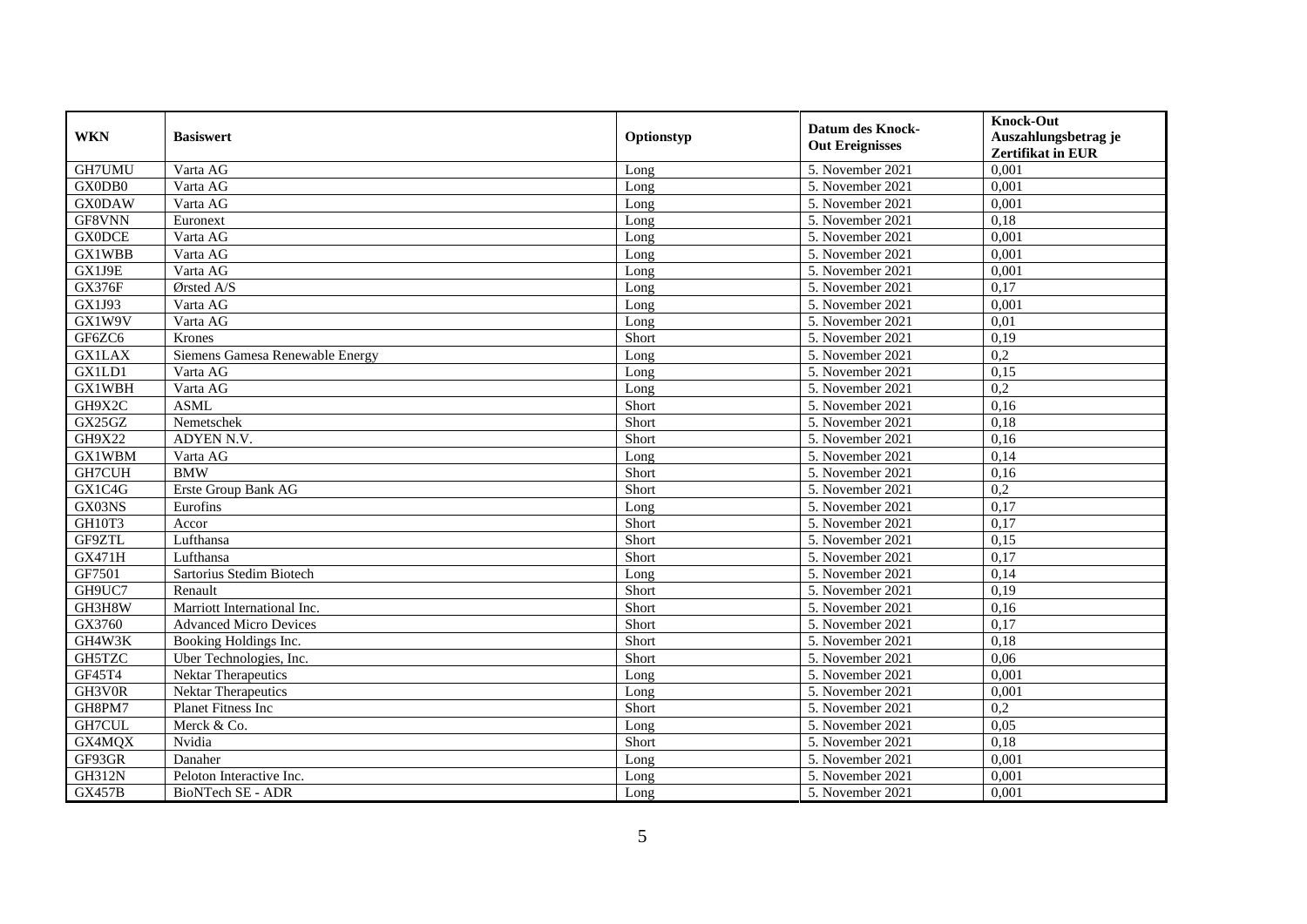| <b>WKN</b>    | <b>Basiswert</b>                               | Optionstyp | <b>Datum des Knock-</b><br><b>Out Ereignisses</b> | <b>Knock-Out</b><br>Auszahlungsbetrag je<br><b>Zertifikat in EUR</b> |
|---------------|------------------------------------------------|------------|---------------------------------------------------|----------------------------------------------------------------------|
| GX0S8V        | Nvidia                                         | Short      | 5. November 2021                                  | 0,18                                                                 |
| GH7WWN        | Carnival                                       | Short      | 5. November 2021                                  | 0,14                                                                 |
| GH5U0D        | Peloton Interactive Inc.                       | Long       | 5. November 2021                                  | 0,001                                                                |
| GX2EWM        | Moderna Inc                                    | Long       | 5. November 2021                                  | 0,12                                                                 |
| <b>GX2EWK</b> | BioNTech SE - ADR                              | Long       | 5. November 2021                                  | 0,001                                                                |
| GH2JGK        | Lufthansa                                      | Short      | 5. November 2021                                  | 0,14                                                                 |
| <b>GX2EXJ</b> | <b>BioNTech SE - ADR</b>                       | Long       | 5. November 2021                                  | 0,001                                                                |
| GX2KQ9        | BioNTech SE - ADR                              | Long       | 5. November 2021                                  | 0,001                                                                |
| GX25EH        | BioNTech SE - ADR                              | Long       | 5. November 2021                                  | 0,001                                                                |
| <b>GX27Z7</b> | <b>BioNTech SE - ADR</b>                       | Long       | 5. November 2021                                  | 0,001                                                                |
| GX2EXT        | <b>BioNTech SE - ADR</b>                       | Long       | 5. November 2021                                  | 0,001                                                                |
| GX2YUN        | <b>BioNTech SE - ADR</b>                       | Long       | 5. November 2021                                  | 0,001                                                                |
| <b>GX2EWN</b> | BioNTech SE - ADR                              | Long       | 5. November 2021                                  | 0,001                                                                |
| GH9DJ9        | BioNTech SE - ADR                              | Long       | 5. November 2021                                  | 0,17                                                                 |
| GX2EY4        | BioNTech SE - ADR                              | Long       | 5. November 2021                                  | 0,001                                                                |
| <b>GH23N5</b> | BioNTech SE - ADR                              | Long       | 5. November 2021                                  | 0,1                                                                  |
| GF6EBG        | Expedia Group, Inc.                            | Short      | 5. November 2021                                  | 0,18                                                                 |
| <b>GH312K</b> | Peloton Interactive Inc.                       | Long       | 5. November 2021                                  | 0,16                                                                 |
| GH7CU4        | Merck & Co.                                    | Long       | 5. November 2021                                  | 0,04                                                                 |
| GH5TYM        | Peloton Interactive Inc.                       | Long       | 5. November 2021                                  | 0,18                                                                 |
| <b>GH1BGZ</b> | Live Nation Entertainment, Inc.                | Short      | 5. November 2021                                  | 0,17                                                                 |
| GX2EXP        | Moderna Inc                                    | Long       | 5. November 2021                                  | 0,14                                                                 |
| GX1ZU1        | Moderna Inc                                    | Long       | 5. November 2021                                  | 0,18                                                                 |
| GF7LXS        | CATALENT, INC.                                 | Long       | 5. November 2021                                  | 0,19                                                                 |
| GX2WMF        | <b>CUREVAC NV</b>                              | Long       | $\overline{5}$ . November 2021                    | 0,18                                                                 |
| GH0D9K        | Peloton Interactive Inc.                       | Long       | 5. November 2021                                  | 0,17                                                                 |
| GF67V4        | Qualcomm                                       | Short      | $\overline{5}$ . November 2021                    | 0,17                                                                 |
| GX2376        | Raiffeisen Bank International                  | Short      | 5. November 2021                                  | 0,19                                                                 |
| GH9L6Y        | Pfizer                                         | Short      | 5. November 2021                                  | 0,18                                                                 |
| GB3QF9        | Accor                                          | Short      | 5. November 2021                                  | 0,18                                                                 |
| GF4XDX        | Safran                                         | Short      | 5. November 2021                                  | 0,17                                                                 |
| GF77X3        | Orange SA                                      | Short      | 5. November 2021                                  | 0,19                                                                 |
| GF7GC9        | ACS Actividades de Construccion y Servicios SA | Short      | 5. November 2021                                  | 0,2                                                                  |
| GF7DNV        | Wartsila                                       | Short      | 5. November 2021                                  | 0,19                                                                 |
| GF29T1        | DAX (Performance Index)                        | Short      | 5. November 2021                                  | 0,2                                                                  |
| GF7YLW        | Iberdrola                                      | Short      | 5. November 2021                                  | 0,2                                                                  |
| GF9R23        | Nordex SE                                      | Long       | 5. November 2021                                  | 0,19                                                                 |
| GH9DLM        | Just Eat Takeaway.com N.V.                     | Long       | 5. November 2021                                  | 0,18                                                                 |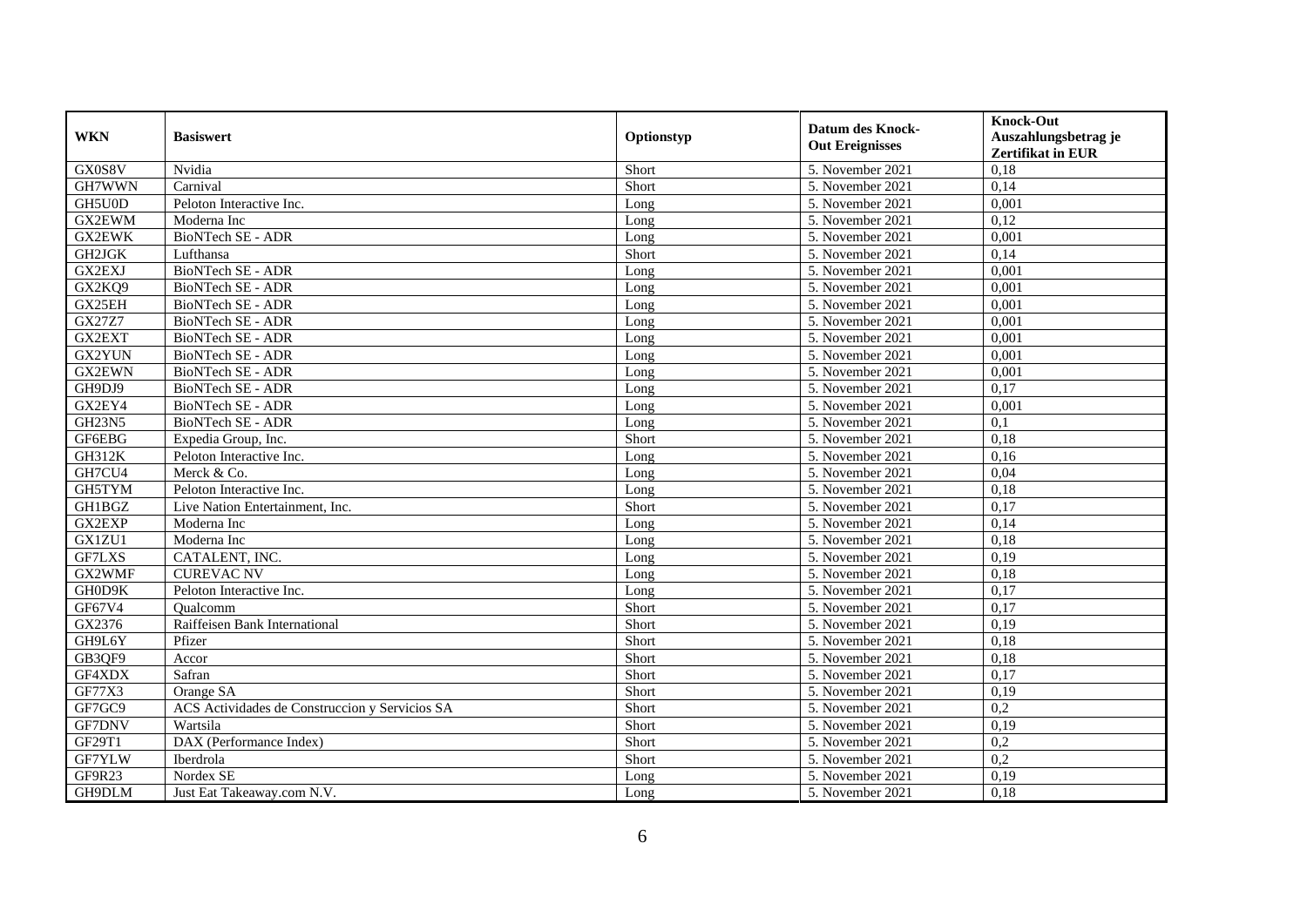| <b>WKN</b>    | <b>Basiswert</b>                                 | Optionstyp | <b>Datum des Knock-</b><br><b>Out Ereignisses</b> | <b>Knock-Out</b><br>Auszahlungsbetrag je<br><b>Zertifikat in EUR</b> |
|---------------|--------------------------------------------------|------------|---------------------------------------------------|----------------------------------------------------------------------|
| GX39UT        | Varta AG                                         | Long       | 5. November 2021                                  | $\Omega$                                                             |
| GX39WK        | Varta AG                                         | Long       | 5. November 2021                                  | $\Omega$                                                             |
| GX21CA        | Zalando                                          | Long       | 5. November 2021                                  | 0,18                                                                 |
| <b>GX470L</b> | Lufthansa                                        | Short      | 5. November 2021                                  | 0,18                                                                 |
| GX3B8H        | Carnival                                         | Short      | 5. November 2021                                  | $\Omega$                                                             |
| GH3APX        | Linde                                            | Short      | 5. November 2021                                  | 0,18                                                                 |
| GH47EL        | <b>WPP</b>                                       | Short      | 5. November 2021                                  | 0,2                                                                  |
| GX39XY        | Varta AG                                         | Long       | 5. November 2021                                  | $\Omega$                                                             |
| GH9ZT9        | Infineon                                         | Short      | 5. November 2021                                  | 0,16                                                                 |
| GX39U6        | Varta AG                                         | Long       | 5. November 2021                                  | $\Omega$                                                             |
| GX39VL        | Varta AG                                         | Long       | 5. November 2021                                  | $\Omega$                                                             |
| GX39VP        | TUI                                              | Short      | 5. November 2021                                  | 0,08                                                                 |
| GX0DC6        | Nordex SE                                        | Long       | 5. November 2021                                  | 0,19                                                                 |
| GX39TN        | Varta AG                                         | Long       | 5. November 2021                                  | $\Omega$                                                             |
| GX2KQF        | Moderna Inc                                      | Long       | 5. November 2021                                  | 0,14                                                                 |
| GH5TZZ        | Roku, Inc.                                       | Long       | 5. November 2021                                  | 0,16                                                                 |
| <b>GH584C</b> | DECIPHERA PHARMACEUTICALS, INC.                  | Long       | 5. November 2021                                  | 0,16                                                                 |
| <b>GH585D</b> | Peloton Interactive Inc.                         | Long       | 5. November 2021                                  | 0.15                                                                 |
| GF9ZUV        | <b>EMERGENT BIOSOLUTIONS INC.</b>                | Long       | 5. November 2021                                  | 0,09                                                                 |
| GX2CKB        | Eckert & Ziegler Strahlen- und Medizintechnik AG | Long       | 5. November 2021                                  | 0,2                                                                  |
| GX2KLY        | Moderna Inc                                      | Long       | 5. November 2021                                  | 0,18                                                                 |
| GF7LZF        | DECIPHERA PHARMACEUTICALS, INC.                  | Long       | 5. November 2021                                  | 0,14                                                                 |
| GH9DRK        | Nektar Therapeutics                              | Long       | 5. November 2021                                  | 0,14                                                                 |
| GF7M0S        | <b>EMERGENT BIOSOLUTIONS INC.</b>                | Long       | 5. November 2021                                  | 0,2                                                                  |
| <b>GX2EYD</b> | Moderna Inc                                      | Long       | 5. November 2021                                  | 0,15                                                                 |
| GH5TZY        | Peloton Interactive Inc.                         | Long       | 5. November 2021                                  | 0,18                                                                 |
| GX391Z        | Peloton Interactive Inc.                         | Long       | 5. November 2021                                  | 0,15                                                                 |
| <b>GH0JEM</b> | DECIPHERA PHARMACEUTICALS, INC.                  | Long       | 5. November 2021                                  | 0.18                                                                 |
| GF4FLE        | Baxter International Inc.                        | Long       | 5. November 2021                                  | 0,2                                                                  |
| GF53WK        | <b>Avery Dennison Corporation</b>                | Short      | 5. November 2021                                  | 0,19                                                                 |
| <b>GF7LNW</b> | ASGN INCORPORATED                                | Short      | 5. November 2021                                  | 0,19                                                                 |
| GF8DKG        | Pfizer                                           | Short      | 5. November 2021                                  | 0,18                                                                 |
| GF7WCS        | RBC BEARINGS INCORPORATED                        | Short      | 5. November 2021                                  | 0,18                                                                 |
| GF7U6H        | <b>Taylor Morrison Home Corp</b>                 | Short      | 5. November 2021                                  | 0,2                                                                  |
| <b>GH0SNT</b> | HELEN OF TROY LIMITED                            | Short      | 5. November 2021                                  | 0,19                                                                 |
| <b>GH0JFB</b> | Peloton Interactive Inc.                         | Long       | 5. November 2021                                  | 0,19                                                                 |
| <b>GHONHE</b> | DIODES INCORPORATED                              | Short      | 5. November 2021                                  | 0,2                                                                  |
| GF89QD        | NEOGEN CORPORATION                               | Short      | 5. November 2021                                  | 0,19                                                                 |